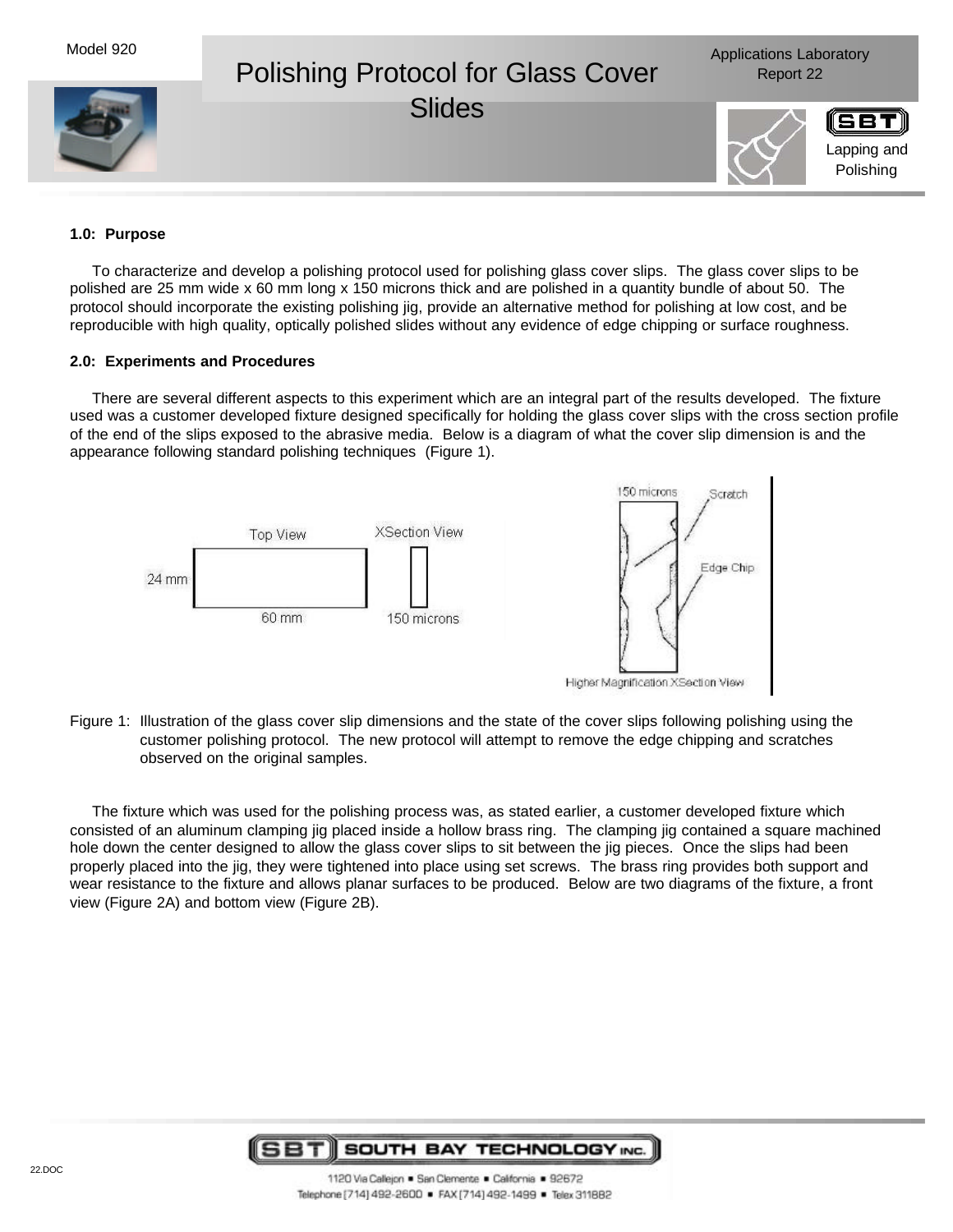

Figure 2: Illustration of the fixture used for lapping and polishing of the glass cover slips. Shown in A) Front view of the fixture and in B) Bottom view of the fixture. The glass cover slips are sandwiched between the glass slides and a rubber pad cushions them when they are tightened.

The fixture was placed onto the Model 920 Lapping and Polishing machine and was held into place using two different methods. The first set of samples was run using the Manual Specimen Yoke fixture (part number 02-02260). The specimen lapping fixture is held into place on the polishing wheel with a stationary Y-shaped holder with two guide wheels at the ends. Rotation of the fixture is carried out by friction of the fixture in contact with the polishing surface (in this case lapping films). The other method used is similar except the Model 92002 Workstation was used. The Model 92002 works the same as the Manual Specimen Yoke except that it rotates the sample mounting fixture with a motor driven post on the Model 920. In this case the speed of the rotation can be adjusted as well as the lapping wheel speed. Below is a diagram of the setup used for the Model 92002 method. The Manual Specimen Yoke is similar in shape and does not have the motor driven option.



### Polishing Procedures

Several different abrasive types were used to characterize the best polishing protocol for these glass cover slips based on the amount and severity of scratches and edge chipping which is the main source of problems for this application. Each different process will be discussed below as well as the varied processes used.